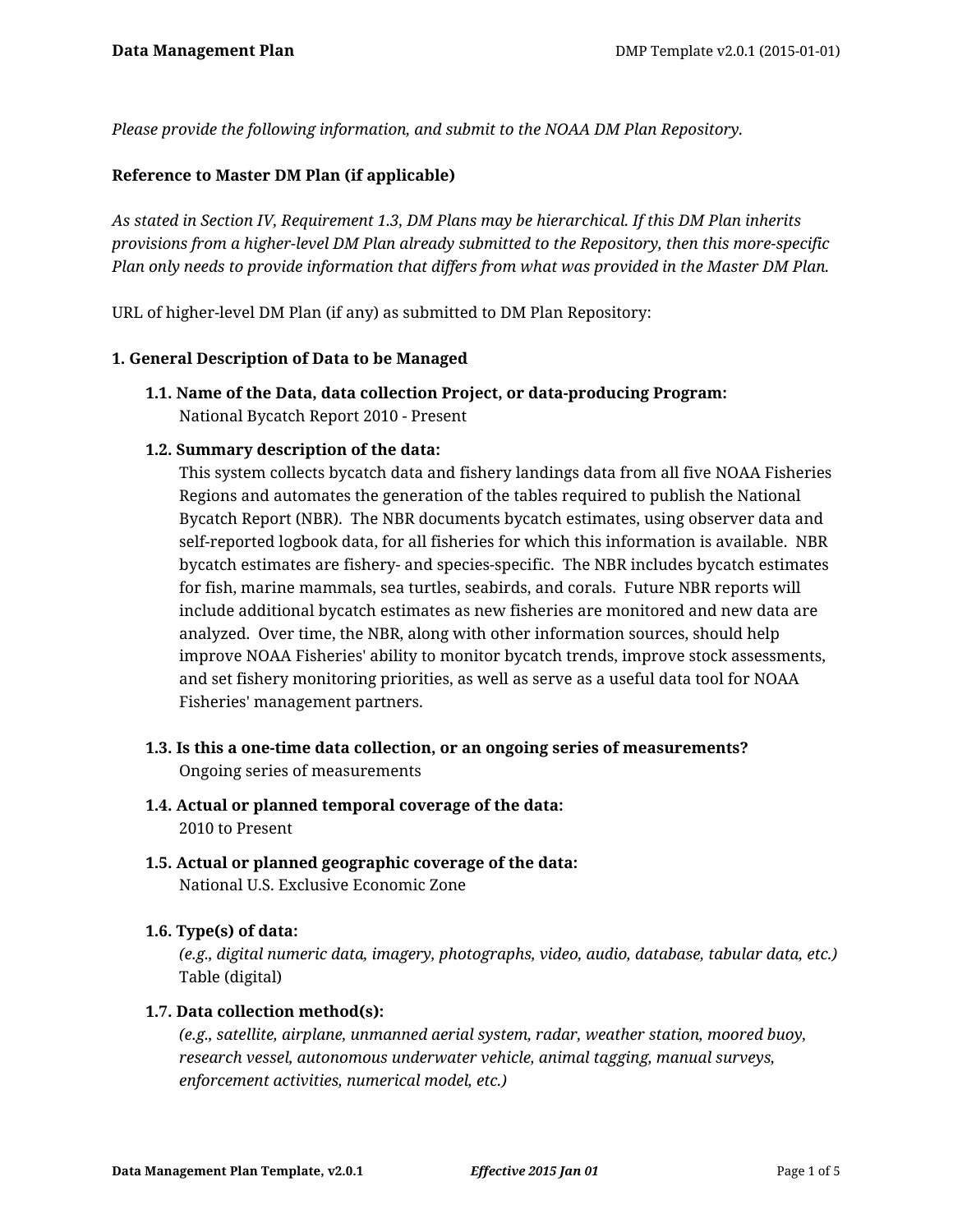#### **1.8. If data are from a NOAA Observing System of Record, indicate name of system:**

**1.8.1. If data are from another observing system, please specify:**

#### **2. Point of Contact for this Data Management Plan (author or maintainer)**

#### **2.1. Name:**

Lee Benaka

**2.2. Title:** Metadata Contact

#### **2.3. Affiliation or facility:**

- **2.4. E-mail address:** Lee.Benaka@noaa.gov
- **2.5. Phone number:** 301-427-8554

#### **3. Responsible Party for Data Management**

*Program Managers, or their designee, shall be responsible for assuring the proper management of the data produced by their Program. Please indicate the responsible party below.*

- **3.1. Name:** Lee Benaka
- **3.2. Title:** Data Steward

#### **4. Resources**

*Programs must identify resources within their own budget for managing the data they produce.*

# **4.1. Have resources for management of these data been identified?** Yes

# **4.2. Approximate percentage of the budget for these data devoted to data management ( specify percentage or "unknown"):**

30

# **5. Data Lineage and Quality**

*NOAA has issued Information Quality Guidelines for ensuring and maximizing the quality, objectivity, utility, and integrity of information which it disseminates.*

**5.1. Processing workflow of the data from collection or acquisition to making it publicly accessible**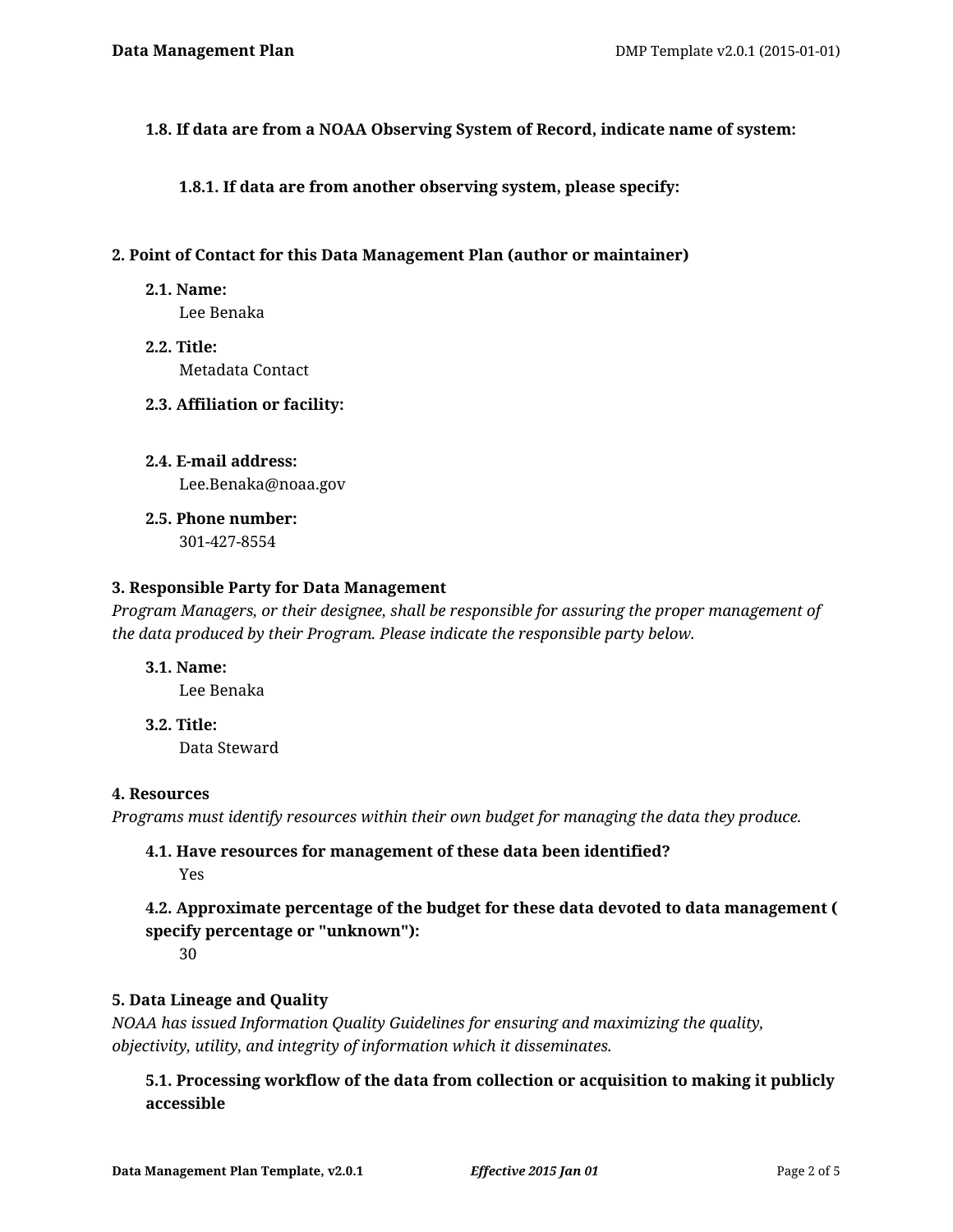#### *(describe or provide URL of description):*

Lineage Statement:

Data that make up the National Bycatch Report (NBR) are collected by at-sea fisheries observers, who use notebooks or electronic reporting methods (for example, laptops or tablets) to record their data. These data are transmitted to regional observer programs, where the data are reviewed and validated by regional "debriefers" and other analysts. The data eventually are used to generate species-specific bycatch estimates using a variety of estimators including Binomial Based Ratio Estimators, Census, Combined Ratio Estimator, Delta Lognormal Model, Delta Method, Delta-Lognormal Based Ratio Estimator, General Additive Model, Generalized Lineal Model, Population Model, Ratio Estimator, Simple Ratio Estimator, and Target Fishery Extrapolation. Regional bycatch estimates are uploaded into the NBR database, and after review and approval, the estimates are published online in an NBR Update.

# **5.1.1. If data at different stages of the workflow, or products derived from these data, are subject to a separate data management plan, provide reference to other plan:**

**5.2. Quality control procedures employed (describe or provide URL of description):** Bycatch estimates are created by regional teams of experts in fish and protected resources bycatch estimation. Regional estimates are reviewed by experts at NMFS headquarters and then shared with regional experts for additional review.

# **6. Data Documentation**

*The EDMC Data Documentation Procedural Directive requires that NOAA data be well documented, specifies the use of ISO 19115 and related standards for documentation of new data, and provides links to resources and tools for metadata creation and validation.*

- **6.1. Does metadata comply with EDMC Data Documentation directive?** No
	- **6.1.1. If metadata are non-existent or non-compliant, please explain:** Missing/invalid information:
		- 1.7. Data collection method(s)
- **6.2. Name of organization or facility providing metadata hosting:** NMFS Office of Science and Technology
	- **6.2.1. If service is needed for metadata hosting, please indicate:**
- **6.3. URL of metadata folder or data catalog, if known:** https://www.fisheries.noaa.gov/inport/item/20850

# **6.4. Process for producing and maintaining metadata**

*(describe or provide URL of description):*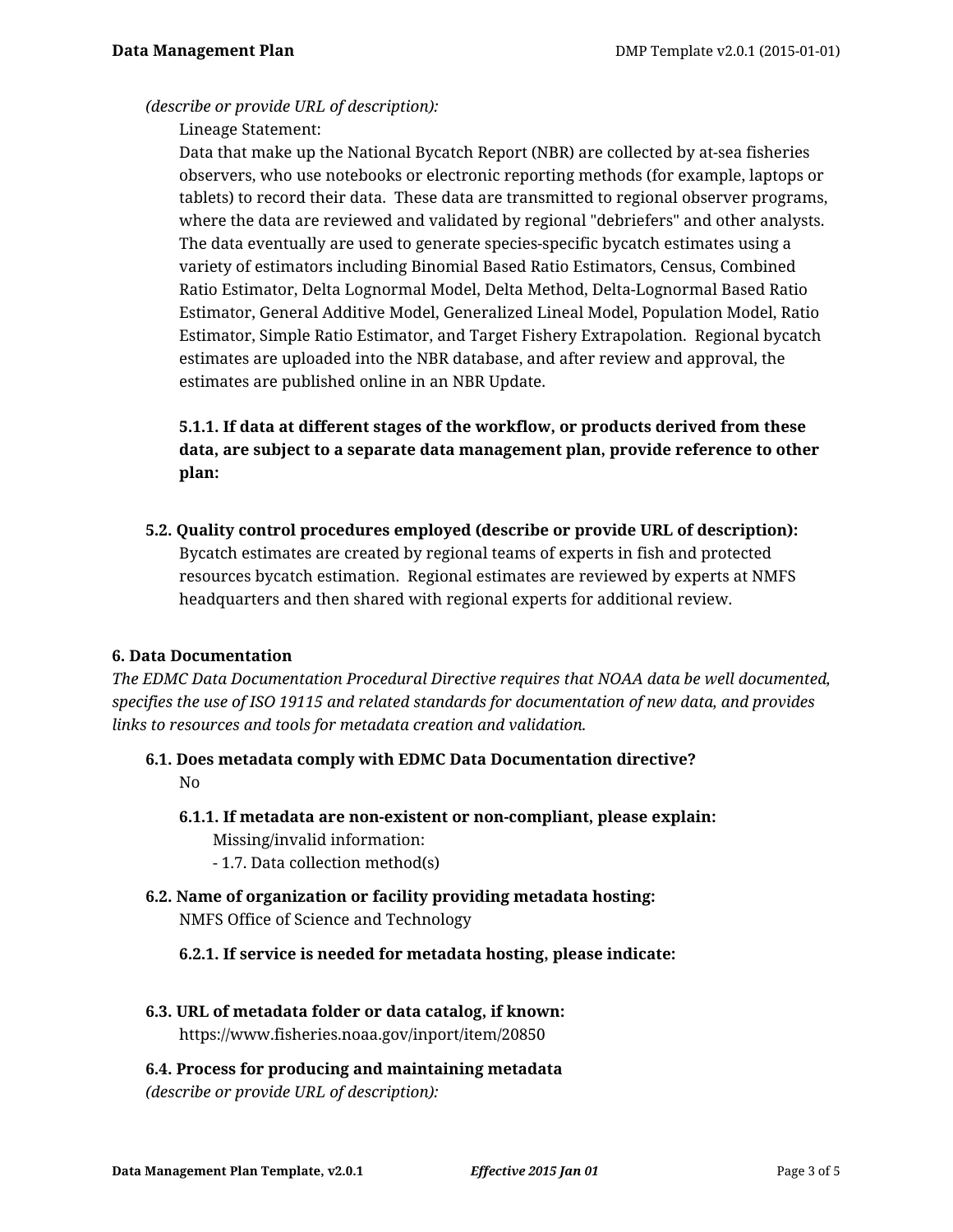Metadata produced and maintained in accordance with the NOAA Data Documentation Procedural Directive: https://nosc.noaa.gov/EDMC/DAARWG/docs/EDMC\_PD-Data\_Documentation\_v1.pdf

#### **7. Data Access**

*NAO 212-15 states that access to environmental data may only be restricted when distribution is explicitly limited by law, regulation, policy (such as those applicable to personally identifiable information or protected critical infrastructure information or proprietary trade information) or by security requirements. The EDMC Data Access Procedural Directive contains specific guidance, recommends the use of open-standard, interoperable, non-proprietary web services, provides information about resources and tools to enable data access, and includes a Waiver to be submitted to justify any approach other than full, unrestricted public access.*

# **7.1. Do these data comply with the Data Access directive?**

Yes

**7.1.1. If the data are not to be made available to the public at all, or with limitations, has a Waiver (Appendix A of Data Access directive) been filed?**

**7.1.2. If there are limitations to public data access, describe how data are protected from unauthorized access or disclosure:**

**7.2. Name of organization of facility providing data access:**

NMFS Office of Science and Technology (OST)

- **7.2.1. If data hosting service is needed, please indicate:** Yes
- **7.2.2. URL of data access service, if known:** https://www.st.nmfs.noaa.gov/ords/NationalBycatchReport/metadata-catalog/
- **7.3. Data access methods or services offered:** Publically accessible website (Guest login).

https://www.st.nmfs.noaa.gov/apex/f?p=243:101:409220627807

**7.4. Approximate delay between data collection and dissemination:** 730 days

**7.4.1. If delay is longer than latency of automated processing, indicate under what authority data access is delayed:**

# **8. Data Preservation and Protection**

*The NOAA Procedure for Scientific Records Appraisal and Archive Approval describes how to identify, appraise and decide what scientific records are to be preserved in a NOAA archive.*